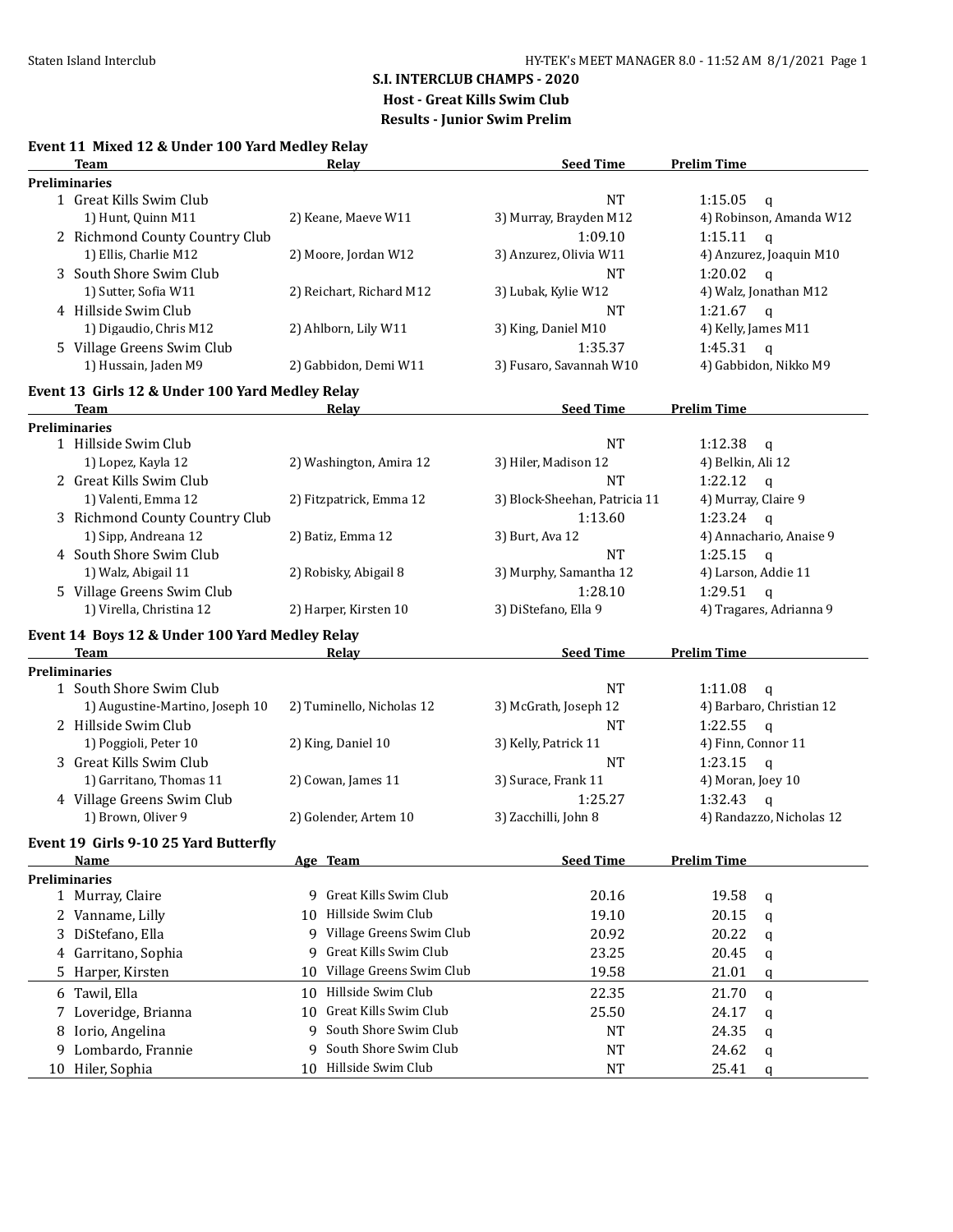# **S.I. INTERCLUB CHAMPS - 2020 Host - Great Kills Swim Club**

**Results - Junior Swim Prelim Preliminaries ... (Event 19 Girls 9-10 25 Yard Butterfly)**

|          | <b>Name</b>                                    |                 | Age Team                        | <b>Seed Time</b> | <b>Prelim Time</b> |              |
|----------|------------------------------------------------|-----------------|---------------------------------|------------------|--------------------|--------------|
|          | 11 Lubak, Kassidy                              |                 | 10 South Shore Swim Club        | <b>NT</b>        | 27.49              |              |
|          | 12 Schroder, Emily                             |                 | 10 Village Greens Swim Club     | 30.52            | 27.94              |              |
|          | 13 Annachario, Anaise                          |                 | 9 Richmond County Country Club  | 26.46            | 30.22              |              |
|          | Event 20 Boys 9-10 25 Yard Butterfly           |                 |                                 |                  |                    |              |
|          | Name                                           |                 | Age Team                        | <b>Seed Time</b> | <b>Prelim Time</b> |              |
|          | <b>Preliminaries</b>                           |                 |                                 |                  |                    |              |
|          | *1 Poggioli, Peter                             |                 | 10 Hillside Swim Club           | 19.18            | 19.72              | q            |
|          | *1 Zacchilli, John                             | 8               | Village Greens Swim Club        | 18.38            | 19.72              | $\mathbf q$  |
|          | 3 Brown, Oliver                                | 9               | Village Greens Swim Club        | 20.15            | 19.94              | q            |
|          | 4 Anzurez, Leo                                 |                 | 10 Richmond County Country Club | 19.59            | 20.47              | q            |
|          | 5 Tully, Ryan                                  | 10              | South Shore Swim Club           | NT               | 22.16              | q            |
|          | 6 Saccenti, John                               |                 | 9 South Shore Swim Club         | <b>NT</b>        | 24.26              | $\mathsf{q}$ |
|          | 7 Kapp, Michael                                | 10              | South Shore Swim Club           | <b>NT</b>        | 25.77              | q            |
| 8        | Meyerson, Connor                               | 9               | Great Kills Swim Club           | 40.10            | 26.20              | q            |
| 9.       | Cardello, Jack                                 | q               | Hillside Swim Club              | 25.99            | 27.41              | q            |
| 10       | Madigan, Cole                                  |                 | 9 Hillside Swim Club            | 23.90            | 27.65              | q            |
| 11       | O'Connell, Liam                                | 10 <sup>1</sup> | Great Kills Swim Club           | 28.00            | 28.02              |              |
|          | 12 Lopez, Evan                                 |                 | 10 Village Greens Swim Club     | 36.22            | 36.35              |              |
|          |                                                |                 |                                 |                  |                    |              |
|          | Event 21 Girls 11-12 50 Yard Butterfly<br>Name |                 | Age Team                        | <b>Seed Time</b> | <b>Prelim Time</b> |              |
|          | Preliminaries                                  |                 |                                 |                  |                    |              |
|          | 1 Washington, Amira                            |                 | 12 Hillside Swim Club           | 32.02            | 33.96              | q            |
|          | 2 Virella, Christina                           | 12              | Village Greens Swim Club        | 37.59            | 37.35              | q            |
|          | 3 Belkin, Ali                                  | 12              | Hillside Swim Club              | 39.09            | 41.01              | q            |
|          | 4 Batiz, Emma                                  |                 | 12 Richmond County Country Club | 39.18            | 41.14              | q            |
|          | 5 Sipp, Andreana                               |                 | 12 Richmond County Country Club | 39.91            | 41.22              | q            |
|          | 6 Lubak, Kylie                                 | 12              | South Shore Swim Club           | <b>NT</b>        | 42.81              | $\mathbf q$  |
| 7        | Valenti, Emma                                  | 12              | Great Kills Swim Club           | 42.18            | 42.85              | q            |
| 8        | Block-Sheehan, Patricia                        | 11              | Great Kills Swim Club           | 45.47            | 45.57              | q            |
| 9        | Ahlborn, Lily                                  |                 | 11 Hillside Swim Club           | 40.02            | 47.23              | q            |
|          | 10 Murphy, Samantha                            | 12              | South Shore Swim Club           | <b>NT</b>        | 55.15              | q            |
| 11       | Olsen, Emma Lou                                | 12              | Great Kills Swim Club           | 1:03.00          | 1:00.66            |              |
|          | 12 Lopez, Isabella                             | 11              | Village Greens Swim Club        | 1:18.12          | 1:13.29            |              |
| $\cdots$ | Chiaromonte, Cassidy                           |                 | 12 South Shore Swim Club        | <b>NT</b>        | DQ                 |              |
|          | Event 22 Boys 11-12 50 Yard Butterfly          |                 |                                 |                  |                    |              |
|          | Name                                           |                 | Age Team                        | <b>Seed Time</b> | <b>Prelim Time</b> |              |
|          | <b>Preliminaries</b>                           |                 |                                 |                  |                    |              |
|          | 1 McGrath, Joseph                              | 12              | South Shore Swim Club           | <b>NT</b>        | 36.53              | q            |
|          | 2 Murray, Brayden                              | 12              | Great Kills Swim Club           | 39.85            | 40.98              | q            |
|          | 3 Walz, Jonathan                               | 12              | South Shore Swim Club           | <b>NT</b>        | 43.76              | q            |
|          | 4 Ellis, Charlie                               | 12              | Richmond County Country Club    | 42.67            | 44.51              | q            |
|          | 5 Hunt, Quinn                                  | 11              | Great Kills Swim Club           | 45.06            | 45.74              | q            |
|          | 6 Kelly, Patrick                               |                 | 11 Hillside Swim Club           | 42.39            | 45.86              | q            |
|          | 7 Surace, Frank                                | 11              | Great Kills Swim Club           | 49.94            | 49.50              | q            |
| 8        | Kelly, James                                   | 11              | Hillside Swim Club              | 50.21            | 50.01              | q            |
|          | 9 Madigan, Quinn                               |                 | 12 Hillside Swim Club           | 55.65            | 1:00.03            | q            |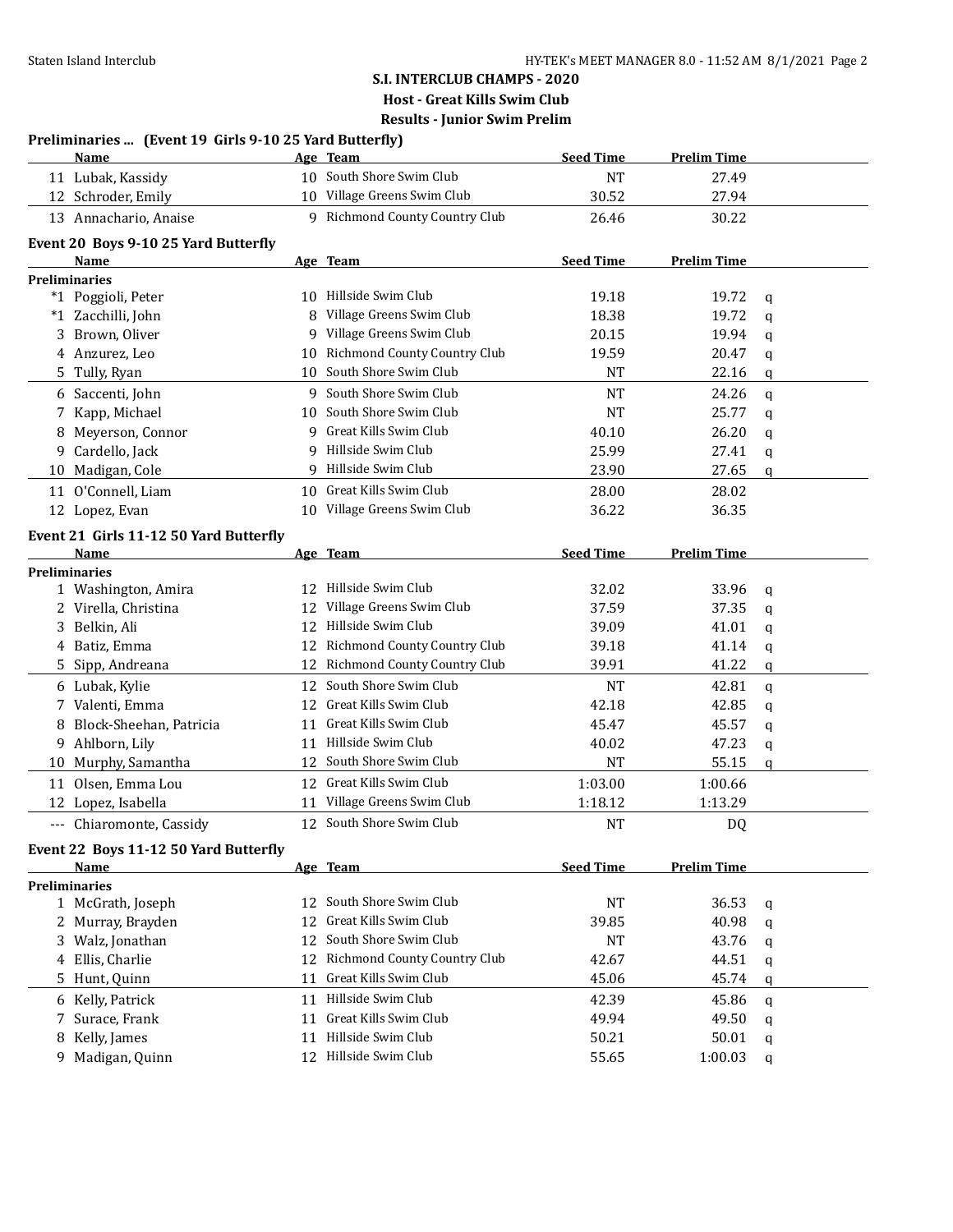### **S.I. INTERCLUB CHAMPS - 2020 Host - Great Kills Swim Club**

**Results - Junior Swim Prelim**

| Preliminaries  (Event 22 Boys 11-12 50 Yard Butterfly) |  |  |  |  |
|--------------------------------------------------------|--|--|--|--|
|--------------------------------------------------------|--|--|--|--|

|    | <b>Name</b>                            |    | Age Team                            | <b>Seed Time</b> | <b>Prelim Time</b> |             |
|----|----------------------------------------|----|-------------------------------------|------------------|--------------------|-------------|
|    | 10 Karov, Eli                          |    | 12 Village Greens Swim Club         | 1:08.13          | 1:05.98            | $\mathbf q$ |
|    | --- Tuminello, Sean                    | 11 | South Shore Swim Club               | <b>NT</b>        | <b>DQ</b>          |             |
|    | Event 31 Girls 9-10 25 Yard Freestyle  |    |                                     |                  |                    |             |
|    | <b>Name</b>                            |    | Age Team                            | <b>Seed Time</b> | <b>Prelim Time</b> |             |
|    | <b>Preliminaries</b>                   |    |                                     |                  |                    |             |
|    | 1 Vanname, Lilly                       |    | 10 Hillside Swim Club               | 17.50            | 17.96              | q           |
|    | 2 Tawil, Ella                          | 10 | Hillside Swim Club                  | 18.01            | 18.15              | q           |
|    | 3 Loveridge, Brianna                   | 10 | Great Kills Swim Club               | 19.43            | 19.48              | q           |
|    | 4 Barth, Skylar                        | 10 | South Shore Swim Club               | <b>NT</b>        | 19.65              | q           |
| 5. | Souleidis, Kayla                       |    | 9 Hillside Swim Club                | 18.00            | 19.90              | q           |
|    | 6 Ferlisi, Alexis                      |    | 9 Village Greens Swim Club          | 20.12            | 20.34              | $\mathbf q$ |
| 7  | Tragares, Adrianna                     |    | 9 Village Greens Swim Club          | 19.08            | 21.20              | q           |
| 8  | DiMassa, Gabriella                     | 9  | Great Kills Swim Club               | 20.28            | 22.45              | q           |
| 9  | Gilroy, Shannon                        |    | 10 Richmond County Country Club     | 23.13            | 23.01              | q           |
|    | 10 Reed, Claire                        |    | 9 Great Kills Swim Club             | 22.50            | 23.38              | $\mathbf q$ |
|    | 11 Ginocchio, Ruby                     | 9  | South Shore Swim Club               | <b>NT</b>        | 33.26              |             |
| 12 | Sanguinedo, Ava                        |    | South Shore Swim Club               | <b>NT</b>        | 35.62              |             |
|    | 13 Llinas, Samantha                    |    | 10 Village Greens Swim Club         | 25.58            | 41.35              |             |
|    | Event 32 Boys 9-10 25 Yard Freestyle   |    |                                     |                  |                    |             |
|    | Name                                   |    | Age Team                            | <b>Seed Time</b> | <b>Prelim Time</b> |             |
|    | <b>Preliminaries</b>                   |    |                                     |                  |                    |             |
|    | 1 Anzurez, Joaquin                     |    | 10 Richmond County Country Club     | 15.85            | 16.98              | q           |
|    | King, Daniel                           | 10 | Hillside Swim Club                  | 17.20            | 17.13              | q           |
| 3  | Bosco, Daniel                          | 10 | Hillside Swim Club                  | 19.28            | 19.11              | q           |
|    | 4 Moran, Joey                          | 10 | Great Kills Swim Club               | 17.52            | 19.45              | q           |
|    | 5 Hussain, Jaden                       |    | Village Greens Swim Club            | 19.34            | 19.93              | q           |
|    | 6 Larson, Lucas                        |    | 9 South Shore Swim Club             | <b>NT</b>        | 20.21              | q           |
| 7  | Souleidis, Lucas                       |    | 9 Hillside Swim Club                | 19.40            | 21.02              | q           |
| 8  | Rigatti, Justin                        | 9. | Richmond County Country Club        | 20.04            | 21.41              | q           |
| 9  | O'Connell, Liam                        | 10 | Great Kills Swim Club               | 19.29            | 22.54              | q           |
| 10 | Gorman, Jeremiah                       | 10 | Great Kills Swim Club               | 22.90            | 22.61              | q           |
|    | 11 Kapp, Michael                       | 10 | South Shore Swim Club               | <b>NT</b>        | 22.67              |             |
|    | 12 Saccenti, John                      |    | 9 South Shore Swim Club             | <b>NT</b>        | 23.36              |             |
|    | 13 Lopez, Evan                         |    | 10 Village Greens Swim Club         | 25.82            | 25.82              |             |
|    | Event 33 Girls 11-12 50 Yard Freestyle |    |                                     |                  |                    |             |
|    | Name                                   |    | Age Team                            | <b>Seed Time</b> | <b>Prelim Time</b> |             |
|    | <b>Preliminaries</b>                   |    |                                     |                  |                    |             |
|    | 1 Grandstaff, Julia                    |    | 12 Hillside Swim Club               | 34.97            | 35.39              | q           |
|    | 2 Lopez, Kayla                         | 12 | Hillside Swim Club                  | 31.68            | 35.61              | q           |
|    | 3 Keane, Maeve                         | 11 | Great Kills Swim Club               | 35.85            | 35.73              | q           |
|    | 4 Batiz, Emma                          | 12 | <b>Richmond County Country Club</b> | 35.80            | 36.77              | q           |
|    | 5 Robinson, Amanda                     | 12 | Great Kills Swim Club               | 37.66            | 36.94              | q           |
|    | 6 Ebrahim, Elizabeth                   | 12 | Great Kills Swim Club               | 41.50            | 41.09              | q           |
| 7  | Sutter, Sofia                          | 11 | South Shore Swim Club               | <b>NT</b>        | 41.59              | q           |
|    | Hoey, Kristy                           | 11 | Hillside Swim Club                  | 40.40            | 41.75              | q           |
|    | 9 Burt, Ava                            |    | 12 Richmond County Country Club     | 40.88            | 41.89              | $\mathbf q$ |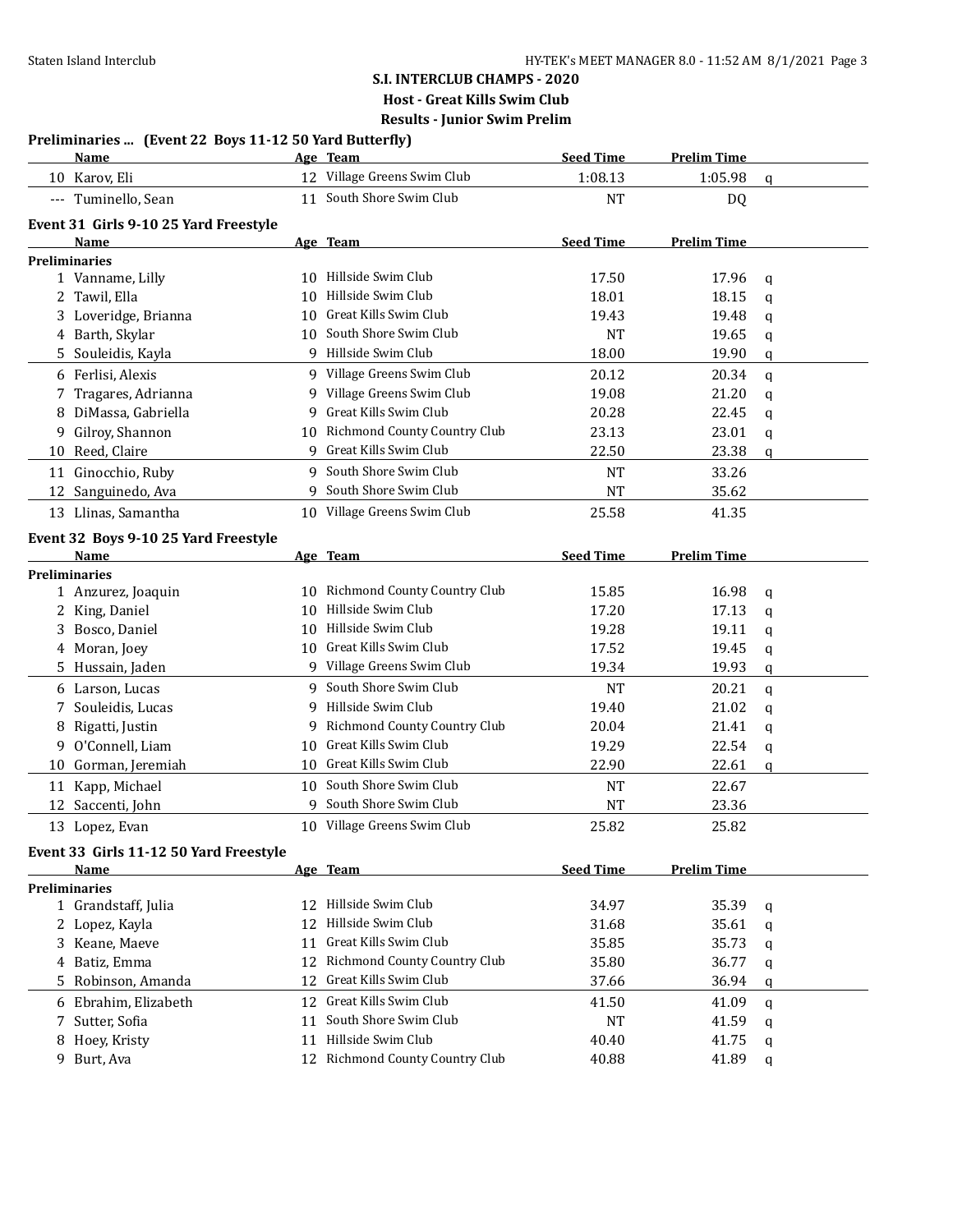|   | Preliminaries  (Event 33 Girls 11-12 50 Yard Freestyle)<br><b>Name</b> |    | Age Team                        | <b>Seed Time</b> | <b>Prelim Time</b> |   |
|---|------------------------------------------------------------------------|----|---------------------------------|------------------|--------------------|---|
|   | 10 Walz, Abigail                                                       |    | 11 South Shore Swim Club        | <b>NT</b>        | 42.01              | q |
|   | 11 Gabbidon, Demi                                                      |    | 11 Village Greens Swim Club     | 44.44            | 44.76              |   |
|   | 12 Panagoda, Isabella                                                  |    | 12 Village Greens Swim Club     | 50.41            | 47.62              |   |
|   |                                                                        |    | 12 South Shore Swim Club        |                  |                    |   |
|   | --- Chiaromonte, Cassidy                                               |    |                                 | <b>NT</b>        | X45.37             |   |
|   | Event 34 Boys 11-12 50 Yard Freestyle                                  |    |                                 |                  |                    |   |
|   | Name                                                                   |    | Age Team                        | <b>Seed Time</b> | <b>Prelim Time</b> |   |
|   | <b>Preliminaries</b>                                                   |    |                                 |                  |                    |   |
|   | 1 Barbaro, Christian                                                   | 12 | South Shore Swim Club           | <b>NT</b>        | 35.11              | q |
|   | 2 Finn, Connor                                                         | 11 | Hillside Swim Club              | 33.58            | 35.13              | q |
|   | Murray, Brayden                                                        | 12 | Great Kills Swim Club           | 36.60            | 36.22              | q |
|   | 4 Ellis, Charlie                                                       | 12 | Richmond County Country Club    | 34.93            | 37.81              | q |
|   | 5 Garritano, Thomas                                                    |    | 11 Great Kills Swim Club        | 38.73            | 38.30              | q |
|   | 6 Walz, Jonathan                                                       | 12 | South Shore Swim Club           | <b>NT</b>        | 38.96              | q |
| 7 | Randazzo, Nicholas                                                     | 12 | Village Greens Swim Club        | 43.25            | 40.90              | q |
| 8 | Cowan, James                                                           | 11 | Great Kills Swim Club           | 40.90            | 41.17              | q |
| 9 | Digaudio, Chris                                                        | 12 | Hillside Swim Club              | 39.90            | 41.28              | q |
|   | 10 VanderNeut, Matt                                                    | 11 | Hillside Swim Club              | 40.99            | 43.31              | q |
|   | 11 Lauro, Steven                                                       |    | 11 South Shore Swim Club        | <b>NT</b>        | 43.51              |   |
|   | Event 39 Girls 12 & Under 100 Yard IM                                  |    |                                 |                  |                    |   |
|   | Name                                                                   |    | Age Team                        | <b>Seed Time</b> | <b>Prelim Time</b> |   |
|   | <b>Preliminaries</b>                                                   |    |                                 |                  |                    |   |
|   | 1 Washington, Amira                                                    |    | 12 Hillside Swim Club           | 1:28.00          | 1:24.07            | q |
|   | 2 Moore, Jordan                                                        |    | 12 Richmond County Country Club | 1:23.00          | 1:27.00            | q |
|   | 3 Virella, Christina                                                   |    | 12 Village Greens Swim Club     | 1:31.48          | 1:28.08            | q |
|   | 4 Lubak, Kylie                                                         |    | 12 South Shore Swim Club        | <b>NT</b>        | 1:35.01            | q |
|   | 5 Belkin, Ali                                                          |    | 12 Hillside Swim Club           | 1:30.00          | 1:35.38            | q |
|   | 6 Hiler, Madison                                                       |    | 12 Hillside Swim Club           | 1:36.00          | 1:39.97            | q |
|   | 7 Anzurez, Olivia                                                      | 11 | Richmond County Country Club    | 1:43.00          | 1:41.77            | q |
|   | 8 Block-Sheehan, Patricia                                              | 11 | Great Kills Swim Club           | 1:43.28          | 1:45.44            | q |
|   | 9 Murphy, Samantha                                                     | 12 | South Shore Swim Club           | <b>NT</b>        | 1:49.79            | q |
|   | 10 Fitzpatrick, Emma                                                   |    | 12 Great Kills Swim Club        | 1:45.09          | 1:51.99            | q |
|   | 11 Vuosso, Gianna                                                      |    | 11 Great Kills Swim Club        | 2:18.00          | 2:18.76            |   |
|   | 12 Schroder, Emily                                                     |    | 10 Village Greens Swim Club     |                  | 2:21.81            |   |
|   |                                                                        |    |                                 | 1:50.18          |                    |   |
|   | Crockett, Jaclyn                                                       |    | 11 South Shore Swim Club        | $\rm{NT}$        | DQ                 |   |
|   | Event 40 Boys 12 & Under 100 Yard IM                                   |    |                                 |                  |                    |   |
|   | Name                                                                   |    | Age Team                        | <b>Seed Time</b> | <b>Prelim Time</b> |   |
|   | <b>Preliminaries</b>                                                   |    |                                 |                  |                    |   |
|   | 1 Tuminello, Nicholas                                                  |    | 12 South Shore Swim Club        | NT               | 1:32.82            | q |
|   | 2 Reichart, Richard                                                    | 12 | South Shore Swim Club           | <b>NT</b>        | 1:34.03            | q |
|   | 3 Kelly, Patrick                                                       | 11 | Hillside Swim Club              | 1:38.00          | 1:42.47            | q |
|   | 4 Avitto, Freddie                                                      | 12 | Hillside Swim Club              | 1:47.00          | 1:49.19            | q |
|   | 5 Boyle, Jack                                                          | 11 | Great Kills Swim Club           | 1:53.69          | 1:53.57            | q |
|   | 6 Surace, Frank                                                        | 11 | Great Kills Swim Club           | 1:57.66          | 1:54.74            | q |
|   | 7 Valenti, Colin                                                       | 11 | Great Kills Swim Club           | 1:52.68          | 1:55.40            | q |
| 8 | Madigan, Quinn                                                         |    | 12 Hillside Swim Club           | 1:57.00          | 2:03.62            | q |
|   | Crockett, Jonathan                                                     |    | 10 South Shore Swim Club        | NT               | DQ                 |   |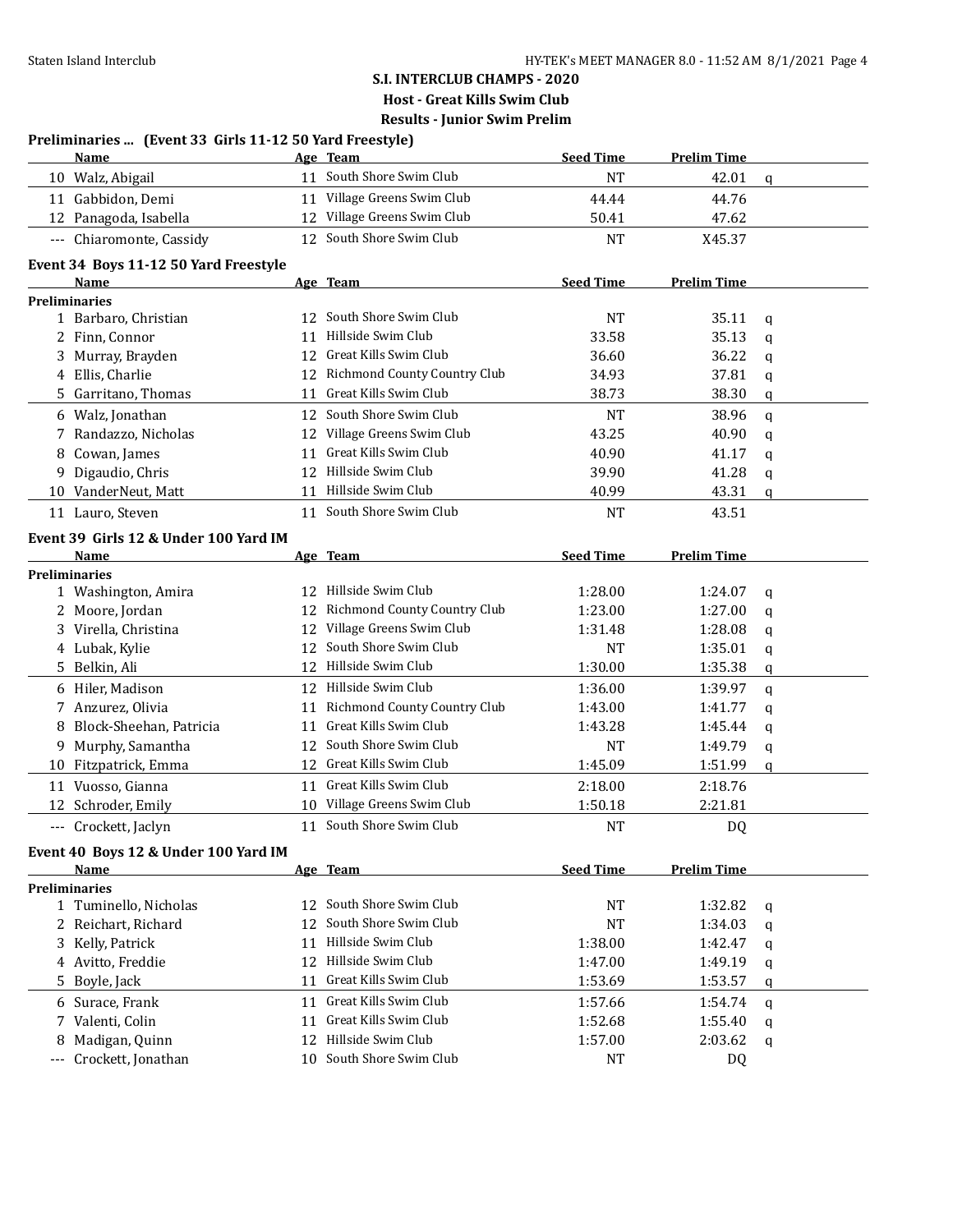#### **Event 45 Girls 9-10 25 Yard Breaststroke**

|    | <b>Name</b>                               |    | <u>Age Team</u>                     | <b>Seed Time</b> | <b>Prelim Time</b> |             |  |
|----|-------------------------------------------|----|-------------------------------------|------------------|--------------------|-------------|--|
|    | <b>Preliminaries</b>                      |    |                                     |                  |                    |             |  |
|    | 1 Murray, Claire                          |    | 9 Great Kills Swim Club             | 24.62            | 24.54              | q           |  |
|    | 2 Martuccio, Hannah                       |    | 10 Hillside Swim Club               | 28.47            | 24.90              | q           |  |
|    | 3 Matishek, Emily                         |    | 10 Great Kills Swim Club            | 26.41            | 25.42              | q           |  |
|    | 4 Harper, Kirsten                         |    | 10 Village Greens Swim Club         | 25.09            | 26.48              | q           |  |
|    | 5 Lombardo, Frannie                       |    | 9 South Shore Swim Club             | <b>NT</b>        | 28.40              | q           |  |
|    | 6 Gigantiello, Kate                       |    | 9 Hillside Swim Club                | 29.92            | 28.56              |             |  |
|    |                                           |    | 10 Hillside Swim Club               |                  |                    | $\mathbf q$ |  |
|    | 7 Hiler, Sophia                           |    | 9 Great Kills Swim Club             | 18.57            | 28.79              | $\mathbf q$ |  |
| 8  | Loveridge, Emily                          |    |                                     | 28.80            | 29.11              | q           |  |
| 9. | Fusaro, Savannah                          |    | 10 Village Greens Swim Club         | 29.76            | 29.71              | q           |  |
|    | 10 Yik, Angelina                          |    | 9 Village Greens Swim Club          | 33.47            | 30.98              | q           |  |
|    | 11 Annachario, Anaise                     |    | 9 Richmond County Country Club      | 29.55            | 33.03              |             |  |
| 12 | Gilroy, Shannon                           |    | 10 Richmond County Country Club     | 30.33            | 34.24              |             |  |
|    | 13 Ginocchio, Ruby                        |    | 9 South Shore Swim Club             | <b>NT</b>        | 38.93              |             |  |
|    | --- Sanguinedo, Ava                       | 9  | South Shore Swim Club               | <b>NT</b>        | DQ                 |             |  |
|    | Event 46 Boys 9-10 25 Yard Breaststroke   |    |                                     |                  |                    |             |  |
|    | Name                                      |    | Age Team                            | <b>Seed Time</b> | <b>Prelim Time</b> |             |  |
|    | <b>Preliminaries</b>                      |    |                                     |                  |                    |             |  |
|    | 1 Augustine-Martino, Joseph               |    | 10 South Shore Swim Club            | <b>NT</b>        | 19.46              | $\mathbf q$ |  |
|    | 2 Zacchilli, John                         |    | Village Greens Swim Club            | 22.01            | 23.46              | q           |  |
| 3  | Bosco, Daniel                             |    | 10 Hillside Swim Club               | 25.21            | 23.47              | q           |  |
|    | 4 King, Daniel                            |    | 10 Hillside Swim Club               | 26.06            | 25.34              | q           |  |
|    | 5 Cowan, Shane                            | 9  | Great Kills Swim Club               | 23.38            | 25.66              | q           |  |
|    | 6 Larson, Lucas                           |    | 9 South Shore Swim Club             | <b>NT</b>        | 27.23              | q           |  |
| 7  | Madigan, Cole                             |    | 9 Hillside Swim Club                | 26.27            | 28.90              | q           |  |
| 8  | Gorman, Jeremiah                          |    | 10 Great Kills Swim Club            | 30.19            | 30.49              | q           |  |
| 9  | Rigatti, Justin                           |    | 9 Richmond County Country Club      | 30.91            | 32.54              | q           |  |
| 10 | Foy, Kevin                                |    | 9 South Shore Swim Club             | <b>NT</b>        | 33.54              | q           |  |
|    | 11 Fitzpatrick, John                      |    | 9 Great Kills Swim Club             | 35.10            | 33.99              |             |  |
|    | --- Gilroy, Ryan                          |    | 9 Richmond County Country Club      | 47.18            | DQ                 |             |  |
|    |                                           |    |                                     |                  |                    |             |  |
|    | Event 47 Girls 11-12 50 Yard Breaststroke |    |                                     |                  |                    |             |  |
|    | Name                                      |    | Age Team                            | <b>Seed Time</b> | <b>Prelim Time</b> |             |  |
|    | <b>Preliminaries</b><br>1 Lopez, Kayla    |    | 12 Hillside Swim Club               | 40.70            | 40.52              |             |  |
|    |                                           |    | Great Kills Swim Club               |                  |                    | q           |  |
|    | 2 Keane, Maeve                            | 11 | 12 Richmond County Country Club     | 47.25            | 43.61              | q           |  |
|    | 3 Moore, Jordan                           |    | Hillside Swim Club                  | 42.56            | 44.03              | q           |  |
|    | 4 Ahlborn, Lily                           | 11 | Hillside Swim Club                  | 47.00            | 48.64              | q           |  |
|    | 5 Hiler, Madison                          | 12 |                                     | 50.13            | 49.61              | q           |  |
|    | 6 Larson, Addie                           | 11 | South Shore Swim Club               | NT               | 49.62              | $\mathbf q$ |  |
| 7  | Burt, Ava                                 | 12 | <b>Richmond County Country Club</b> | 51.91            | 54.01              | q           |  |
| 8  | Fitzpatrick, Emma                         | 12 | Great Kills Swim Club               | 53.25            | 54.59              | q           |  |
| 9  | Gabbidon, Demi                            | 11 | Village Greens Swim Club            | 1:02.64          | 1:01.57            | q           |  |
| 10 | Desposito, Julianna                       | 11 | Great Kills Swim Club               | 1:01.31          | 1:02.22            | q           |  |
|    | 11 Daniels, Victoria                      | 11 | South Shore Swim Club               | NT               | 1:03.93            |             |  |
|    | 12 Crockett, Jaclyn                       | 11 | South Shore Swim Club               | <b>NT</b>        | 1:08.26            |             |  |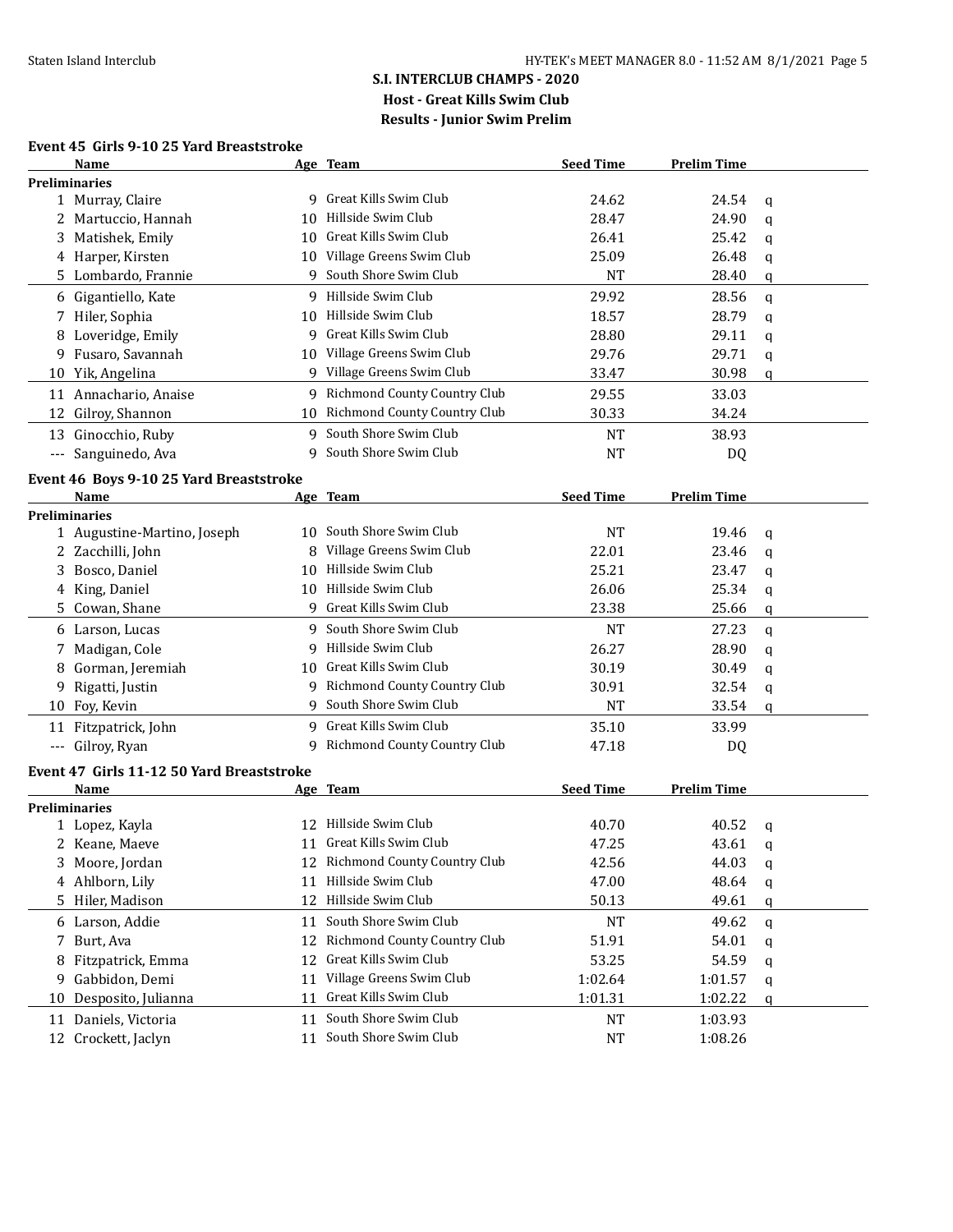#### **Event 48 Boys 11-12 50 Yard Breaststroke**

|    | Name                                   |    | Age Team                        | <b>Seed Time</b> | <b>Prelim Time</b> |             |
|----|----------------------------------------|----|---------------------------------|------------------|--------------------|-------------|
|    | <b>Preliminaries</b>                   |    |                                 |                  |                    |             |
|    | 1 Barbaro, Christian                   |    | 12 South Shore Swim Club        | <b>NT</b>        | 43.06              | q           |
|    | 2 Finn, Connor                         |    | 11 Hillside Swim Club           | 49.33            | 43.98              | $\mathbf q$ |
|    | 3 Tuminello, Nicholas                  |    | 12 South Shore Swim Club        | <b>NT</b>        | 46.76              | q           |
|    | 4 Reichart, Richard                    |    | 12 South Shore Swim Club        | <b>NT</b>        | 47.58              | q           |
|    | 5 Cowan, James                         | 11 | Great Kills Swim Club           | 53.85            | 54.08              | q           |
|    | 6 VanderNeut, Matt                     |    | 11 Hillside Swim Club           | 56.20            | 1:01.16            | $\mathbf q$ |
|    | 7 Mesheryakoff, Martin                 | 12 | Village Greens Swim Club        | 1:02.53          | 1:01.22            | q           |
|    | 8 Randazzo, Nicholas                   | 12 | Village Greens Swim Club        | 1:02.85          | 1:01.43            | q           |
|    | 9 Boyle, Jack                          | 11 | Great Kills Swim Club           | 59.72            | 1:01.88            | q           |
|    | 10 Hunt, Sean                          |    | 11 Great Kills Swim Club        | 1:06.28          | 1:03.39            | q           |
|    | 11 Karov, Eli                          |    | 12 Village Greens Swim Club     | 1:15.25          | 1:11.86            |             |
|    | 12 Souleidis, Elias                    |    | 11 Hillside Swim Club           | 59.99            | 1:14.21            |             |
|    | Event 55 Girls 9-10 25 Yard Backstroke |    |                                 |                  |                    |             |
|    | Name                                   |    | Age Team                        | <b>Seed Time</b> | <b>Prelim Time</b> |             |
|    | <b>Preliminaries</b>                   |    |                                 |                  |                    |             |
|    | 1 DiMassa, Gabriella                   |    | 9 Great Kills Swim Club         | 21.81            | 22.30              | q           |
|    | 2 DiStefano, Ella                      |    | 9 Village Greens Swim Club      | 22.59            | 22.74              | $\mathbf q$ |
|    | 3 Valenti, Charlotte                   | 9  | Great Kills Swim Club           | 25.59            | 24.03              | q           |
|    | 4 Garritano, Sophia                    |    | 9 Great Kills Swim Club         | 25.91            | 25.45              | q           |
|    | 5 Souleidis, Kayla                     |    | 9 Hillside Swim Club            | 27.31            | 26.67              | q           |
|    | 6 Ferlisi, Alexis                      |    | 9 Village Greens Swim Club      | 28.27            | 27.73              | q           |
| 7  | Barth, Skylar                          | 10 | South Shore Swim Club           | <b>NT</b>        | 27.74              | q           |
| 8  | Gigantiello, Kate                      | 9  | Hillside Swim Club              | 24.62            | 28.11              | q           |
| 9. | Martuccio, Hannah                      | 10 | Hillside Swim Club              | 24.77            | 28.63              | q           |
|    | 10 Lubak, Kassidy                      |    | 10 South Shore Swim Club        | <b>NT</b>        | 29.06              | q           |
|    | 11 Tragares, Adrianna                  |    | 9 Village Greens Swim Club      | 26.59            | 29.91              |             |
|    | 12 Iorio, Angelina                     |    | 9 South Shore Swim Club         | NT               | 30.26              |             |
|    | Event 56 Boys 9-10 25 Yard Backstroke  |    |                                 |                  |                    |             |
|    | Name                                   |    | Age Team                        | <b>Seed Time</b> | <b>Prelim Time</b> |             |
|    | <b>Preliminaries</b>                   |    |                                 |                  |                    |             |
|    | 1 Augustine-Martino, Joseph            |    | 10 South Shore Swim Club        | <b>NT</b>        | 18.93              | q           |
|    | 2 Poggioli, Peter                      |    | 10 Hillside Swim Club           | 20.02            | 21.22              | q           |
|    | 3 Anzurez, Leo                         |    | 10 Richmond County Country Club | 21.45            | 21.59              | q           |
|    | 4 Brown, Oliver                        |    | 9 Village Greens Swim Club      | 20.27            | 21.81              | q           |
|    | 5 Anzurez, Joaquin                     |    | 10 Richmond County Country Club | 22.43            | 22.34              | q           |
|    | 6 Tully, Ryan                          |    | 10 South Shore Swim Club        | <b>NT</b>        | 23.35              | q           |
| 7  | Cowan, Shane                           |    | 9 Great Kills Swim Club         | 23.81            | 25.26              | q           |
| 8  | Moran, Joey                            | 10 | Great Kills Swim Club           | 24.28            | 25.66              | q           |
| 9  | Hussain, Jaden                         |    | 9 Village Greens Swim Club      | 27.14            | 25.73              | q           |
| 10 | Retino, Julian                         | 10 | Hillside Swim Club              | 27.02            | 26.15              | q           |
|    | 11 Souleidis, Lucas                    |    | 9 Hillside Swim Club            | 27.62            | 26.66              |             |
|    | 12 Foy, Kevin                          | q  | South Shore Swim Club           | <b>NT</b>        | 27.96              |             |
|    | 13 Gilroy, Ryan                        |    | 9 Richmond County Country Club  | 37.55            | 34.69              |             |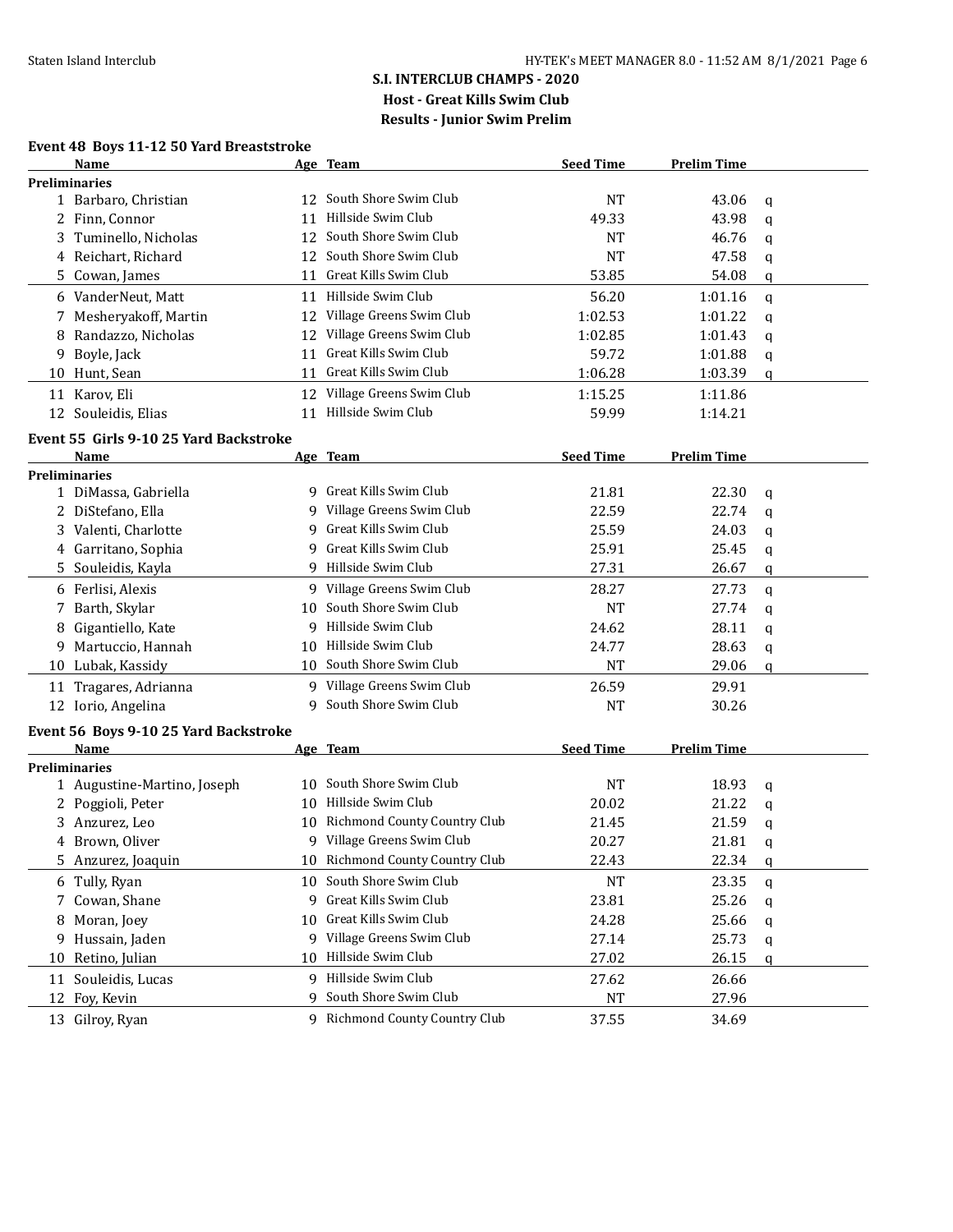#### **Event 57 Girls 11-12 50 Yard Backstroke**

|    | Name                                               |    | Age Team                        | <b>Seed Time</b>                  | <b>Prelim Time</b>  |                         |
|----|----------------------------------------------------|----|---------------------------------|-----------------------------------|---------------------|-------------------------|
|    | <b>Preliminaries</b>                               |    |                                 |                                   |                     |                         |
|    | 1 Grandstaff, Julia                                |    | 12 Hillside Swim Club           | 40.48                             | 41.35               | q                       |
|    | 2 Anzurez, Olivia                                  | 11 | Richmond County Country Club    | 42.62                             | 42.75               | q                       |
|    | 3 Robinson, Amanda                                 |    | 12 Great Kills Swim Club        | 43.37                             | 43.15               | q                       |
|    | 4 Sipp, Andreana                                   |    | 12 Richmond County Country Club | 46.21                             | 43.58               | q                       |
|    | 5 Valenti, Emma                                    |    | 12 Great Kills Swim Club        | 43.22                             | 43.78               | q                       |
|    | 6 Sutter, Sofia                                    | 11 | South Shore Swim Club           | <b>NT</b>                         | 46.64               | $\mathbf{q}$            |
|    | 7 Hoey, Kristy                                     | 11 | Hillside Swim Club              | 48.65                             | 49.08               | $\mathbf q$             |
| 8  | MacArthur, Mia                                     | 11 | Great Kills Swim Club           | 53.00                             | 50.36               | q                       |
|    | 9 Larson, Addie                                    | 11 | South Shore Swim Club           | <b>NT</b>                         | <b>J55.23</b>       | q                       |
|    | 10 Gigantello, Emma                                |    | 11 Hillside Swim Club           | 52.53                             | J54.97              | q                       |
|    | 11 Panagoda, Isabella                              |    | 12 Village Greens Swim Club     | 58.47                             | 58.92               |                         |
| 12 | Walz, Abigail                                      | 11 | South Shore Swim Club           | <b>NT</b>                         | 1:01.47             |                         |
|    | 13 Lopez, Isabella                                 |    | 11 Village Greens Swim Club     | 1:12.56                           | 1:15.12             |                         |
|    |                                                    |    |                                 |                                   |                     |                         |
|    | Event 58 Boys 11-12 50 Yard Backstroke             |    |                                 | <b>Seed Time</b>                  |                     |                         |
|    | Name<br><b>Preliminaries</b>                       |    | Age Team                        |                                   | <b>Prelim Time</b>  |                         |
|    | 1 McGrath, Joseph                                  |    | 12 South Shore Swim Club        | <b>NT</b>                         | 39.41               | q                       |
|    | 2 Hunt, Quinn                                      | 11 | Great Kills Swim Club           | 41.72                             | 43.59               |                         |
|    | 3 Garritano, Thomas                                |    | 11 Great Kills Swim Club        | 47.22                             | 45.44               | q                       |
|    | 4 Valenti, Colin                                   | 11 | Great Kills Swim Club           | 57.37                             | 47.43               | q                       |
|    |                                                    |    | 12 Hillside Swim Club           | 53.24                             |                     | q                       |
|    | 5 Digaudio, Chris                                  |    |                                 |                                   | 48.64               | q                       |
|    | 6 Avitto, Freddie                                  |    | 12 Hillside Swim Club           | 40.48                             | 49.79               | $\mathbf q$             |
|    | 7 Lauro, Steven                                    | 11 | South Shore Swim Club           | <b>NT</b>                         | 52.99               | q                       |
|    | 8 Kelly, James                                     | 11 | Hillside Swim Club              | 50.37                             | 53.37               | $\mathbf q$             |
| 9  | Mesheryakoff, Martin                               |    | 12 Village Greens Swim Club     | 1:01.09                           | 1:02.11             | q                       |
|    | 10 Tuminello, Sean                                 | 11 | South Shore Swim Club           | <b>NT</b>                         | 1:04.07             | q                       |
|    | Event 63 Mixed 12 & Under 100 Yard Freestyle Relay |    |                                 |                                   |                     |                         |
|    | Team                                               |    | <u>Relav</u>                    | <b>Seed Time</b>                  | <b>Prelim Time</b>  |                         |
|    | <b>Preliminaries</b>                               |    |                                 |                                   |                     |                         |
|    | 1 Great Kills Swim Club                            |    |                                 | <b>NT</b>                         | 1:04.44             | $\mathsf{q}$            |
|    | 1) Hunt, Quinn M11                                 |    | 2) Keane, Maeve W11             | 3) Murray, Brayden M12            |                     | 4) Robinson, Amanda W12 |
|    | 2 South Shore Swim Club                            |    |                                 | <b>NT</b>                         | 1:10.22             | $\mathsf{q}$            |
|    | 1) Sutter, Sofia W11                               |    | 2) Reichart, Richard M12        | 3) Lubak, Kylie W12               |                     | 4) Walz, Jonathan M12   |
|    | 3 Hillside Swim Club                               |    |                                 | NT                                | 1:10.40             | $\mathbf{q}$            |
|    | 1) Digaudio, Chris M12                             |    | 2) Ahlborn, Lily W11            | 3) King, Daniel M10               | 4) Kelly, James M11 |                         |
|    | 4 Richmond County Country Club                     |    |                                 | 1:01.40                           | 1:11.32 $q$         |                         |
|    | 1) Ellis, Charlie M12                              |    | 2) Moore, Jordan W12            | 3) Anzurez, Olivia W11            | 4) Anzurez, Leo M10 |                         |
|    | 5 Village Greens Swim Club                         |    |                                 | 1:15.37                           | 1:25.23             | $\mathbf{q}$            |
|    | 1) Hussain, Jaden M9                               |    | 2) Gabbidon, Demi W11           | 3) Ferlisi, Alexis W9             |                     | 4) Gabbidon, Nikko M9   |
|    | Event 65 Girls 12 & Under 100 Yard Freestyle Relay |    |                                 |                                   |                     |                         |
|    | <b>Team</b>                                        |    | Relay                           | <b>Seed Time</b>                  | <b>Prelim Time</b>  |                         |
|    | <b>Preliminaries</b><br>1 Hillside Swim Club       |    |                                 | NT                                | 1:07.59             |                         |
|    | 1) Lopez, Kayla 12                                 |    | 2) Washington, Amira 12         |                                   | 4) Belkin, Ali 12   | $\mathsf{q}$            |
|    | 2 Great Kills Swim Club                            |    |                                 | 3) Hiler, Madison 12<br><b>NT</b> | 1:12.70             |                         |
|    | 1) Valenti, Emma 12                                |    | 2) Fitzpatrick, Emma 12         | 3) Block-Sheehan, Patricia 11     | 4) Murray, Claire 9 | $\mathsf{q}$            |
|    |                                                    |    |                                 |                                   |                     |                         |